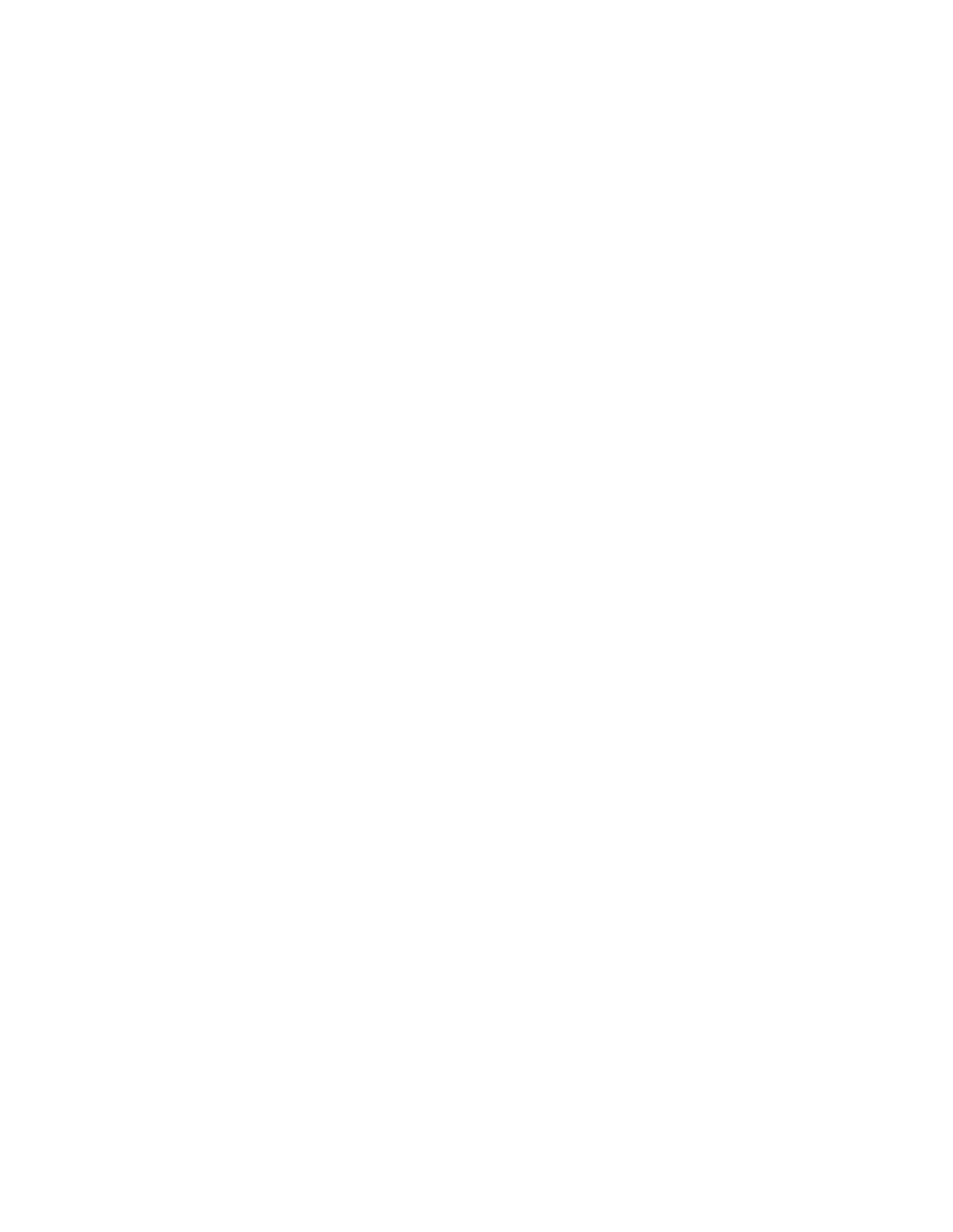# **List of the main measures coming into force on August 1, 2019**

**Act mainly to modernize rules relating to consumer credit and to regulate debt settlement service contracts, high-cost credit contracts and loyalty programs, and its regulations**

## **Receivables Management Association of Canada**

| <b>Sections</b>                                               | <b>Details</b>                                                                                                                                                                                                                              |
|---------------------------------------------------------------|---------------------------------------------------------------------------------------------------------------------------------------------------------------------------------------------------------------------------------------------|
| Act respecting<br>the collection of<br>certain debts:<br>34.1 | It is prohibited for a collection agent to authorize a representative to act on his behalf if the<br>representative does not hold a certificate.                                                                                            |
|                                                               | Certificates are valid for two years. The duties are \$180 for first-time applications and \$160<br>for renewals.                                                                                                                           |
| 44.1                                                          | <b>Conditions for obtaining a certificate</b>                                                                                                                                                                                               |
| 44.2                                                          | In order to obtain a collection agent representative certificate, the applicant must meet the<br>following requirements:                                                                                                                    |
|                                                               | • be affiliated with at least one collection agency;                                                                                                                                                                                        |
|                                                               | • have passed an examination approved by the Office on the knowledge of the legislative<br>and regulatory provisions that apply to the debt collection sector (a manual will be<br>produced to help representatives prepare for this exam); |
|                                                               | • have paid the required duties.                                                                                                                                                                                                            |
|                                                               | • have submitted the required information:                                                                                                                                                                                                  |
|                                                               | o his name, personal and professional addresses, date of birth, personal and<br>professional phone numbers and, if applicable, his personal and professional<br>technological addresses (emails) and fax number;                            |
|                                                               | $\circ$ the name, address and permit number of each of the collection agents with whom<br>he is affiliated by a work or service contract;                                                                                                   |
|                                                               | $\circ$ a statement wherein he attests that:                                                                                                                                                                                                |
|                                                               | • he has not committed an offence under the Act or the current regulation within<br>the past three years;                                                                                                                                   |
|                                                               | he has not been convicted of a criminal offence related to collection agent<br>activities within the past three years, unless he was granted a pardon for it;                                                                               |
|                                                               | • the information provided in his application is true.                                                                                                                                                                                      |
|                                                               |                                                                                                                                                                                                                                             |

### **Certification of collection agent representatives**